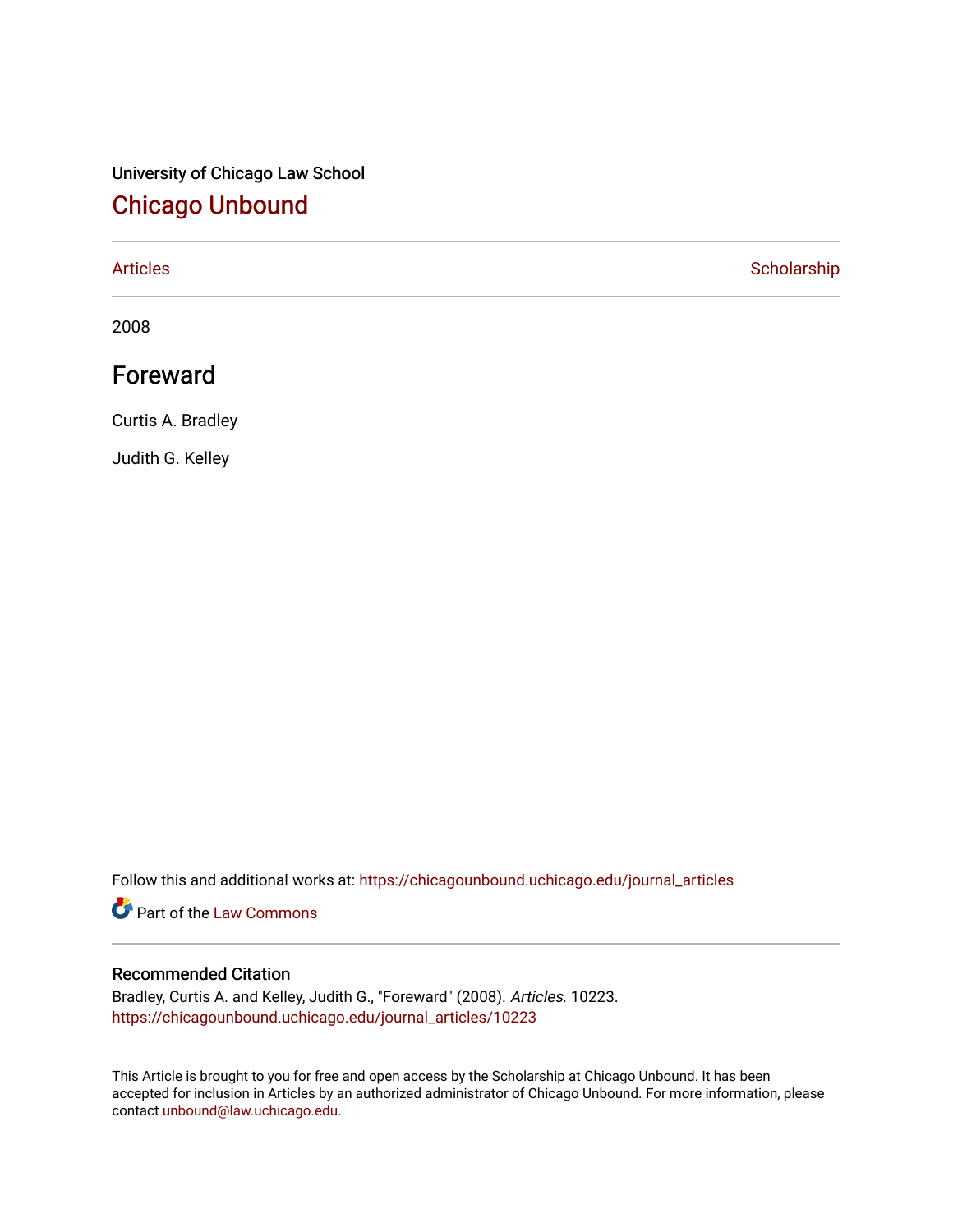# FOREWORD

This issue of *Law and Contemporary Problems* explores the phenomenon of international delegation, which, as defined in the introductory article, involves a grant of authority by states to an international body. The articles contained in this issue are the product of two conferences at Duke Law School at which legal scholars and political scientists developed and discussed articles concerning *The Law and Politics of International Delegation*. The articles focus on the conceptual, normative, and empirical aspects of international delegation. Because these articles grew out of the lively discussions at both conferences, our thanks extend not only to the contributors to this issue, but also to the other conference participants: Rachel Brewster, Andrew Guzman, Bruce Jentleson, Robert Keohane, David Lake, Jennifer Landsidle, Joost Pauwelyn, Mark Pollack, Eric Posner, Christopher Schroeder, Edward Swaine, and Ernest Young. We would also like to thank Dana Norvell for her terrific administrative assistance in connection with the conferences.

#### I

#### THEORETICAL FOUNDATIONS

This issue begins with three conceptual articles. The first, authored by the two of us, defines and clarifies the concept of international delegation from both a legal and social-science perspective. The second, by Karen Alter, explores in greater depth the variation in international delegation to international courts. Lastly, David Epstein and Sharyn O'Halloran draw on their expertise concerning domestic delegation to develop a model of international delegation showing the conditions under which states agree to delegate sovereignty to international organizations, when states exit such arrangements, and the circumstances under which an international organization will be most effective.

In our introductory article, *The Concept of International Delegation*, we define an international delegation as a grant of authority by two or more states to an international body to make decisions or take actions. Going beyond traditional analysis of international delegation, we seek to capture the multilayered nature of international delegation by considering grants of authority not only to bureaucracies, but also to collective bodies, subgroups of states, and courts. Our article then identifies eight types of authority that states may grant: legislative, adjudicative, regulatory, monitoring and enforcement, agenda-setting, research and advice, policy implementation, and redelegation. Next, the article discusses how the extent of an international delegation can vary depending on its legal effect and on the degree of independence of the international body. These multiple levels of differentiation demonstrate that the nature of international delegation varies greatly and that typological precision is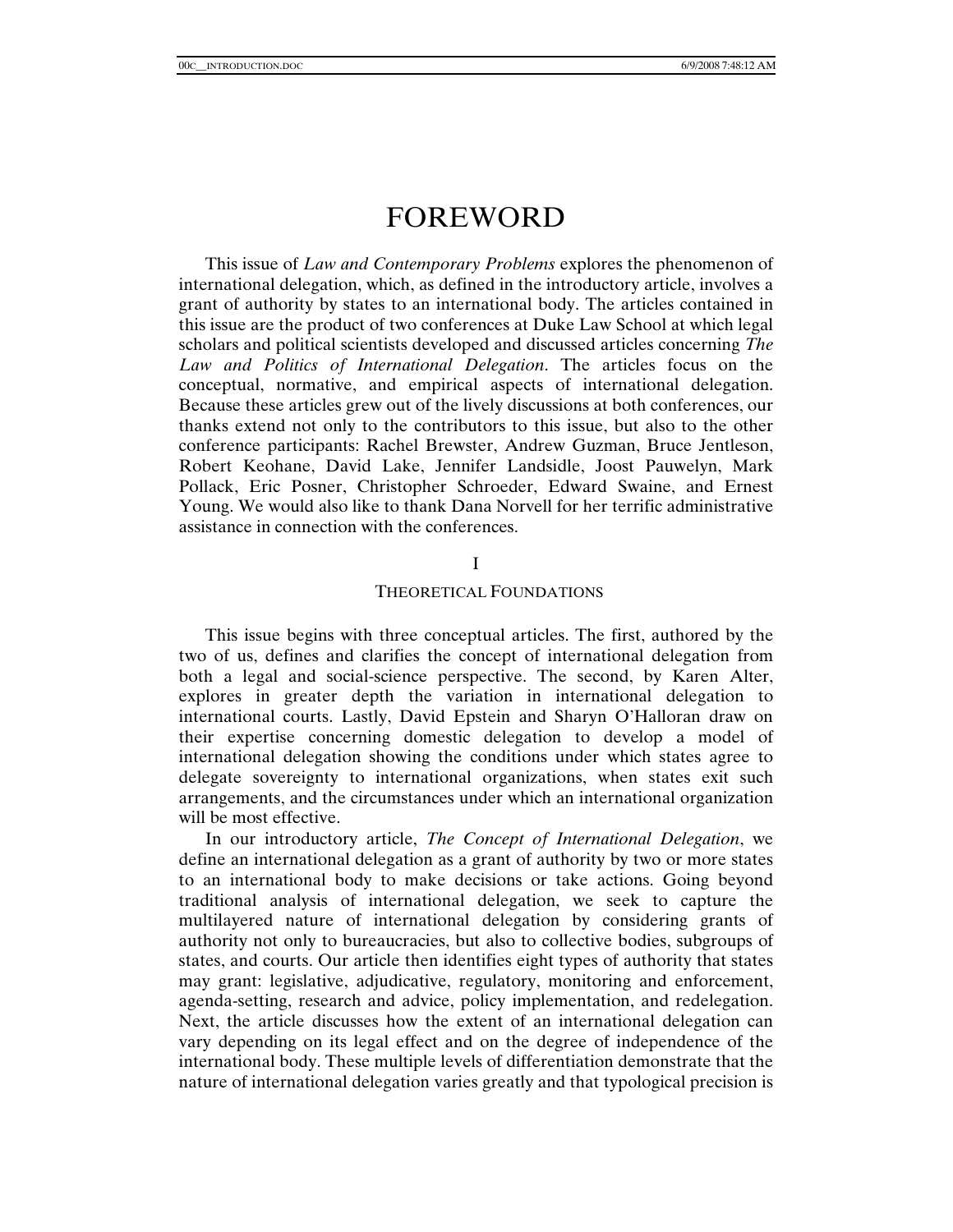therefore needed to avoid misleading overgeneralizations when considering the desirability and legality of any particular delegation. In light of this typology, the article then considers some of the benefits and costs of international delegation. The article concludes with a discussion of some of the questions raised by the typology and its implications for further research.

Karen Alter's article, *Delegating to International Courts: Self-Binding vs. Other-Binding Delegation*, highlights the diverse nature of international delegations to courts. She argues that the roles and tasks delegated to international courts increasingly mimic in form and content the broad variety of tasks delegated to courts in liberal democracies, but that delegating these tasks to international courts is fundamentally different than delegating them to domestic courts because of the implications for national sovereignty. Whereas international courts were initially established to be dispute-resolution bodies, they now also perform administrative review, enforcement, and even constitutional review. Alter explains how each of these judicial roles binds other actors, binds states, or both. Analyzing twenty founding treaties for international courts, her article also shows that delegation to international courts is extensive, and growing.

In their article, *Sovereignty and Delegation in International Organizations*, David Epstein and Sharyn O'Halloran present a formal model of international delegation. They begin by describing two differences between international delegation and domestic delegation. First, they note that states freely enter into international organizations and can often exit them as they like. Second, it is often the case that the more states that join an international organization, the greater the benefits for all involved; that is, international organizations often display network externalities. Their formal model incorporates these elements and derives conditions under which states will agree to delegate sovereignty to international organizations and when they will decide to exit such arrangements. Epstein and O'Halloran argue that international organizations are most effective when preferences are homogeneous and when the potential benefits of cooperation are high. Their model also suggests that, up to a point, outlier countries may wield higher influence in international organizations.

II

#### NORMATIVE CONSIDERATIONS

Turning to more normative considerations, the articles by Neil Siegel and Oona Hathaway discuss the effects of international delegation on the values of federalism and sovereignty, respectively.

In *International Delegation and the Values of Federalism*, Siegel argues that the relationship between an international delegation and the values thought to be promoted by a federal structure of government depends upon what would happen in the absence of the international delegation. Focusing on the effect of international delegation on U.S. subnational states, Siegel explains that when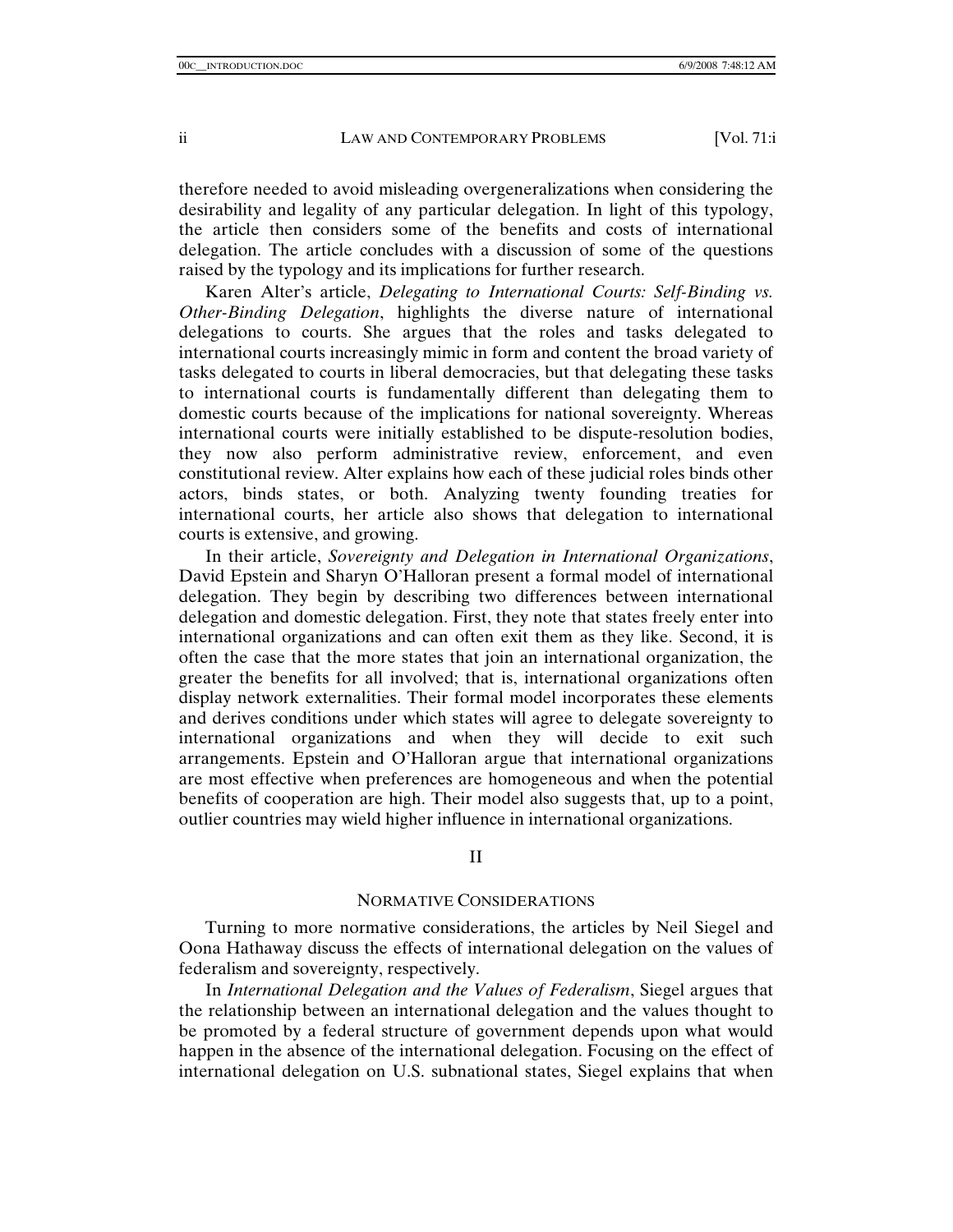the delegation replaces regulation by the federal government that would have displaced state choices anyway, then the effect on federalism values depends on the relative inclinations of the federal government and the international body to decentralize. When, however, there would be no federal regulation in the absence of an international delegation, so that the delegation reduces state autonomy, then the justifications for international delegations, whether constitutional or prudential, do not include the values commonly understood to be associated with federalism. In this situation, the assertion that international delegations diffuse political power is unpersuasive: power is more diffused when fifty subnational states maintain control than when authority is delegated to one international body. When international delegations reduce state control, moreover, they compromise every other value that federalism is commonly thought to advance.

In her article, *International Delegation and State Sovereignty*, Hathaway rebuts the claim that state sovereignty almost always suffers when states delegate authority to international institutions. Critics of delegation err, she contends, by overemphasizing the costs but losing sight of some of the substantial benefits of cooperation. She considers the challenge to sovereignty posed by international delegation by focusing on recent debates over the influence of international legal commitments on domestic governance. The scope of conflict between sovereignty and international delegation is substantially narrowed, she reasons, when we take account of state consent to delegation. Indeed, because of consent, international delegation can often be seen as an exercise of state sovereign authority rather than a diminution of it. She then explores how the intrusion of international law into areas that were once exclusively domestic might be explained and justified. She argues that by exploring both sides of the traditional cost-benefit equation, we can come to a deeper and more empirically grounded argument about the proper role of international law and delegation in an age of global interdependence.

#### III

### EMPIRICAL INVESTIGATIONS

The remainder of the issue concentrates on empirical inquiries into the phenomenon of international delegation. The section starts with Barbara Koremenos' overview of the incidence of various types of delegation in international agreements and the various factors that correlate with this variation. Four articles addressing the consequences of delegation follow, each focusing on a specific example: the International Labour Organization (ILO), the Agreement on the Application of Sanitary and Phytosanitary Measures, the World Trade Organization Appellate Body, and the weapons-inspection regime in Iraq from 1991 to 2003.

In her article, *When, What, and Why do States Choose to Delegate?*, Barbara Koremenos demonstrates that international delegation is an important and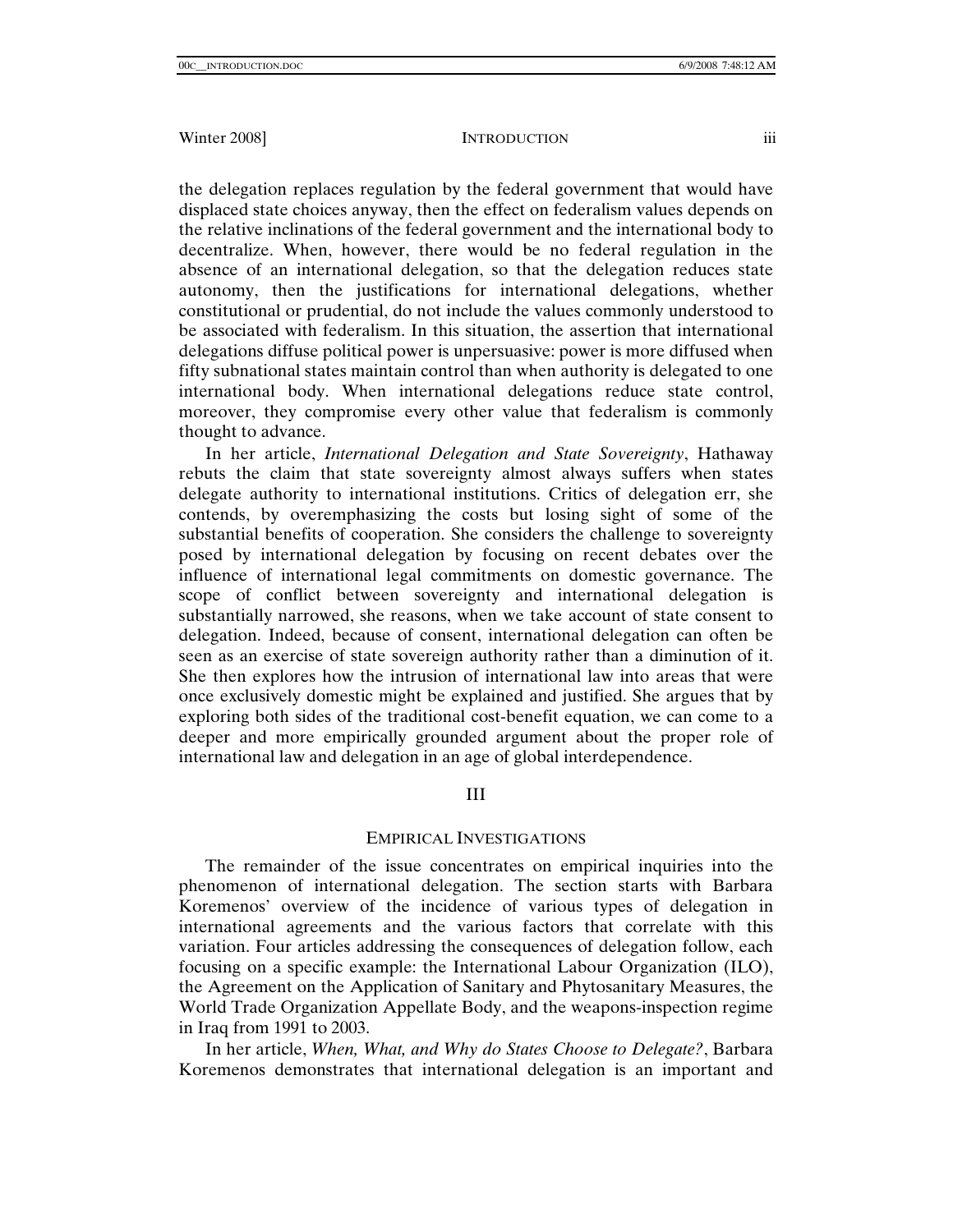nontrivial empirical phenomenon. Using an extensive data set created from the United Nations Treaty Series, she finds that almost half of all international agreements involve delegation of some kind. By exploring the institutional design choices of international delegation, she finds that dispute resolution is the most commonly delegated function and often involves externally delegating authority to an existing arbitration tribunal or an international court. Furthermore, she finds that external delegation in particular increases with the existence of complex cooperation problems such as enforcement and uncertainty and with the heterogeneity and number of parties. Some of her findings open up areas for further research. For example, it appears that delegation may decrease with the average level of democracy of the signatories, but is unrelated to the existence of a superpower signatory or to the risk aversion of signing states.

Laurence Helfer's article, *Monitoring Compliance with Unratified Treaties: The ILO Experience*, challenges the conventional wisdom that the delegation of authority to the ILO involves only modest sovereignty costs. Helfer explains that the ILO has increasingly exercised the authority to monitor compliance with unratified labor treaties and recommendations, and that the exercise of this authority has significant effects. He further notes that this type of monitoring authority is not confined to the ILO, but in fact exists in several other international institutions and issue areas. The case of the ILO therefore suggests that some important delegations arise and thrive outside of the formal channels of authority. This makes it essential for scholars to look beyond treaty texts and institutional design features to consider how power is actually exercised within international organizations and how the costs and benefits of international delegations change over time. Helfer also argues that monitoring compliance with unconsented-to legal rules is an alternative institutional response to a problem that many international organizations confront: how to ensure that all states affected by a cooperation problem participate in the resolution of that problem rather than free-ride on the efforts of other countries.

Tim Büthe tells a different story of how international delegation can be highly consequential and not fully anticipated by states. In *The Globalization of Health and Safety Standards*, he examines why states delegated regulatory authority in the Agreement on the Application of Sanitary and Phytosanitary (SPS) Measures, an integral part of the founding treaty of the World Trade Organization (WTO). Büthe argues that, to explain this case of international delegation, principal–agent theory must be complemented by an analysis of cost-benefit calculations of the relevant domestic interest groups. Given these domestic interests, governments decided to institutionalize international cooperation on SPS measures outside of the WTO because they believed that such delegation would minimize the political costs of the loss of policymaking autonomy. Büthe notes, however, that in retrospect it appears that the widespread positive association of international standards with multilateralism and international consensus led many countries to underestimate those